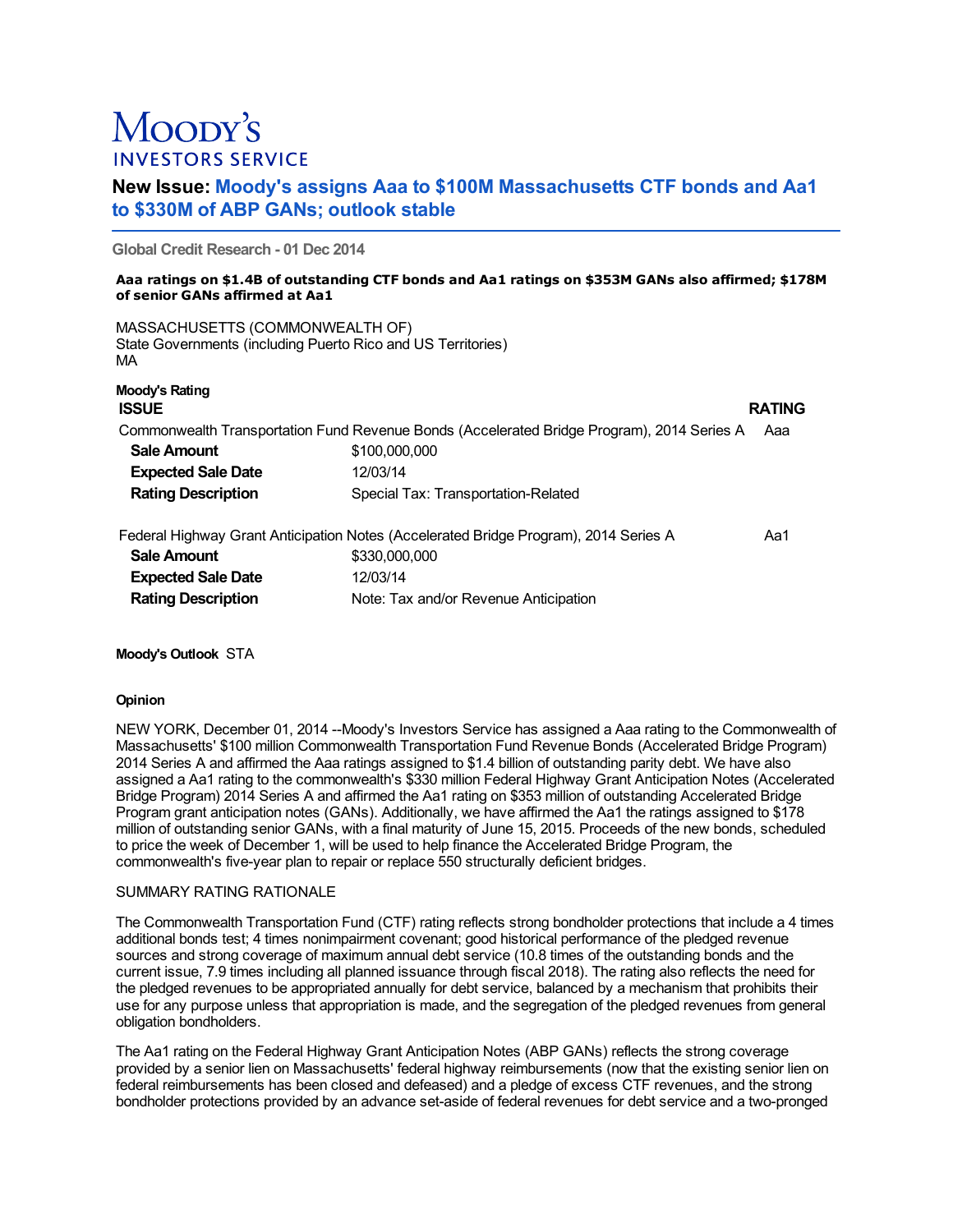additional bonds test limiting the issuance of parity GANs.

#### STRENGTHS

-- For the CTF bonds, a strong additional bonds test that requires 4 times coverage of maximum annual debt service and the commonwealth's covenant not to alter the pledged revenues if it would result in maximum annual debt service coverage of less than 4 times

-- For the CTF bonds, the deposit and segregation of the pledged revenues with the bond trustee and a legal structure that provides sufficient insulation of them from the competing claims of the commonwealth's general obligation bondholders

-- For the CTF bonds, strong debt service coverage provided by the pledged gas taxes and motor vehicle-related fees

-- For the ABP GANs, strong coverage provided by a pledge of Massachusetts' federal highway reimbursements that became senior in June 2014 when the final trustee set-aside of debt service for the senior GANs was made

-- For the ABP GANs, additional strong coverage provided by a pledge of CTF funds after payment of senior CTF bonds

## **CHALLENGES**

-- For the CTF bonds, the need for annual legislative appropriation for debt service, although that is balanced by a mechanism that prohibits the use of the pledged funds for any other purpose unless that appropriation is made and the separation of the pledged revenues from general obligation bondholders

-- For the CTF bonds, the aggregate limitation on debt secured by the pledged revenues is statutory and could be increased going forward

-- For the ABP GANs, no limit on additional subordinated bonds in the CTF indenture, though additional debt is limited by additional bonds tests of 2.5 times on CTF revenues and 1.5x on federal reimbursements in the ABP GANs indenture

-- For the ABP GANs, periodic reauthorization risk inherent in the federal program and uncertainty about the form of future federal highway aid programs

#### DETAILED CREDIT DISCUSSION

## CTF REVENUE BONDS AND ABP GANS ISSUED TO HELP FINANCE STATEWIDE BRIDGE RECONSTRUCTION PROJECT

The CTF bonds and Federal Highway Grant Anticipation Notes (ABP GANs) are being issued as part of the commonwealth's Accelerated Bridge Program. The program is a five-year, \$2.9 billion effort to repair or replace 550 structurally deficient bridges throughout the state through fiscal 2016. The current sale is the fourth issuance of CTF bonds and the third issuance of ABP GANs.

#### CTF BONDS SECURED BY A DIVERSE STREAM OF TRANSPORTATION-RELATED TAXES AND FEES; ABP GANS SECURED BY FEDERAL HIGHWAY REIMBURSEMENTS AND EXCESS CTF REVENUES

The CTF bonds are secured by a broad mix of transportation-related taxes and fees. The bonds have a first lien pledge on 73% of the commonwealth's 24 cent fuel excise tax, collected on each gallon of gasoline (other than aviation fuel), 100% of the tax collected on special fuels and liquefied gas sold in Massachusetts, and 100% of motor carrier taxes. Additionally, the bonds are secured by a first lien pledge of a variety of motor vehicle license, registration and title fees (commonly referred to as Registrar of Motor Vehicles or "RMV" fees). After debt service is paid on the commonwealth's outstanding 1994 Trust Indenture Special Obligation Revenue Bonds (senior and subordinate bonds both closed with final maturities in 2023, and rated Aa1/stable), the CTF bonds also are backed by the excess of 6.86 cents of the gasoline fuels excise. Combined, fuels excise taxes account for 59% of the pledged revenues and motor vehicle fees are 41%. Additionally, the federal Build America Bond and Recovery Zone Development Bond interest subsidies received in conjunction with the 2010 issuance (which total a maximum of \$12.3 million annually) are pledged to the bonds.

Massachusetts increased its gas tax from 21 cents per gallon to 24 cents effective August 1, 2013 and is moderate compared to its northeast neighbors. An approved provision to further adjust the gas tax for CPI was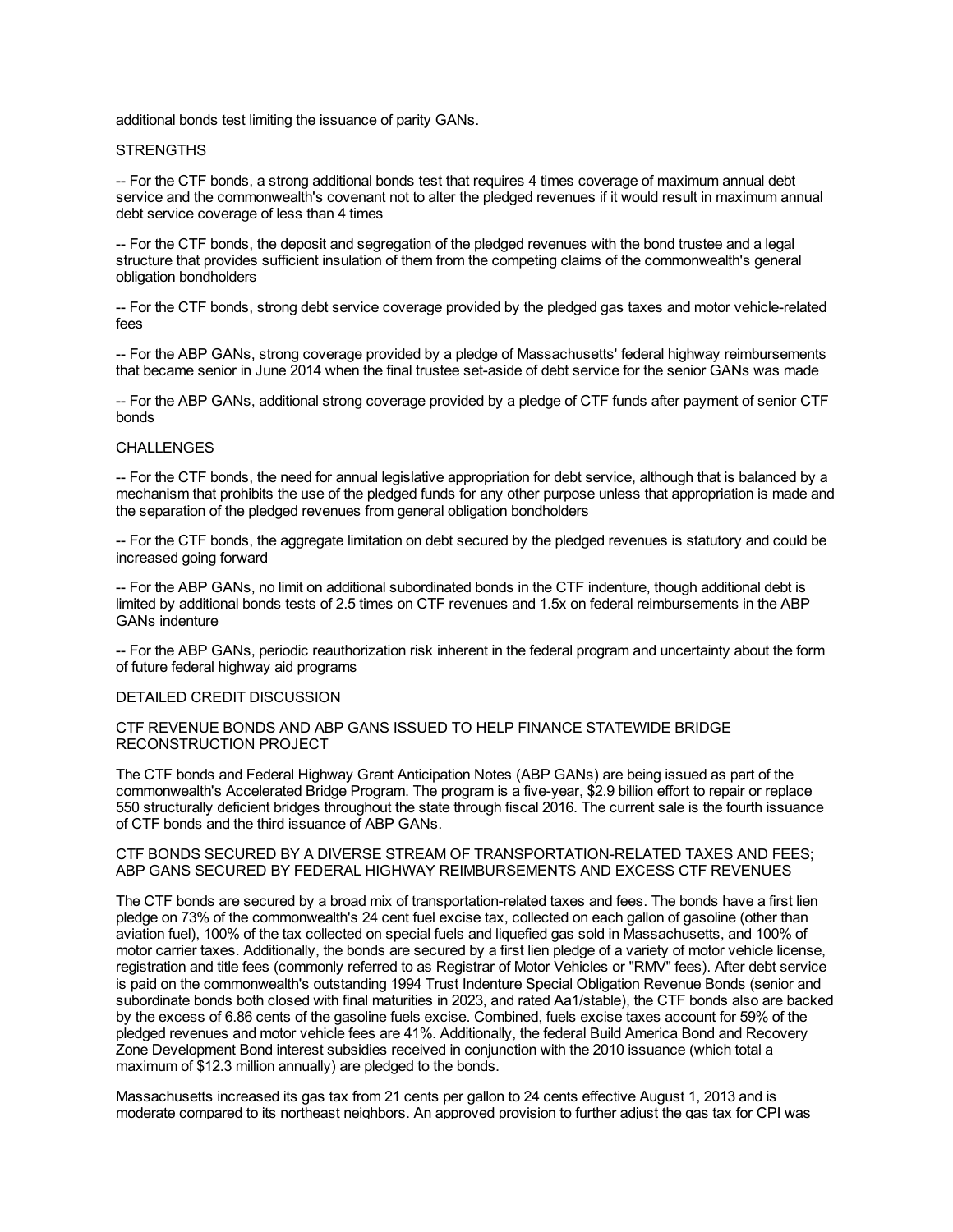moderate compared to its northeast neighbors. An approved provision to further adjust the gas tax for CPI was repealed by voters on November 4.

RMV fees were increased in fiscal 2003 and again in fiscal 2009. Historical performance of the pledged revenues is good. Consumer responses to changes in gas prices over the long term is relatively inelastic, although during fiscal 2006 the taxes and fees that are now the pledged CTF revenues declined by 4.7%, the largest decrease since fiscal 1996. During the more recent economic downturn, collections of motor fuels taxes declined by 2.8% in fiscal 2009 while RMV fees increased by 1.7%, equaling a decline in total pledged revenues of 1.1%. Since then, the pledged revenues have grown modestly with collections increasing by 1.1% and 0.3% in fiscal years 2012 and, respectively. Strong growth of 7.8% in fiscal 2014 reflects the tax increase approved in 2013. For fiscal 2015, motor fuels taxes were up 7.2% in the first quarter compared with a year ago.

The ABP GANs are secured by a senior lien on federal reimbursements, and a backup pledge of excess CTF funds. The ABP GANs were previously subordinated to a senior lien on federal reimbursements, but the prior senior bonds have been defeased and that lien has been legally closed. Additionally, any federal interest rate subsidy received is pledged. If federal reimbursements are not expected to provide 1.5 times coverage of debt service, the governor required to request an appropriation from excess CTF funds to cure the deficiency. If no appropriation is made by the legislature, the trustee is prohibited from releasing CTF funds to the commonwealth for operations. As long as projected federal reimbursements meet the 1.5 times test, the indenture also requires that funds sufficient for the succeeding year's debt service be set-aside by the trustee one year in advance of each of the December 15 and June 15 debt service payment dates.

## PLEDGED REVENUES PROVIDE STRONG DEBT SERVICE COVERAGE

The CTF pledged revenues provide strong debt service coverage. Based on fiscal 2014 CTF pledged revenues of \$1.6 billion and debt service on the outstanding bonds and the current issue, coverage of maximum annual debt service (MADS) is 10.8 times. Using the same fiscal 2014 revenue and based on MADS on the full planned \$980 million of CTF issuance (the outstanding and current issues, plus planned issues through 2018) coverage is a strong 7.9 times, indicating that even with higher leverage the pledged revenues can withstand another economic downturn and still maintain healthy coverage.

Massachusetts' federal highway aid obligation authority - the total amount of apportioned federal highway aid that the commonwealth can use in any fiscal year - was down slightly (1%) in federal fiscal year 2014 to \$621.9 million and was just slightly below the ten year average of \$635 million.

For the ABP GANs, MADS coverage is 8.2 times based solely on federal funds (federal fiscal year 2014 Obligation Authority of \$621.9 million). Coverage remains healthy even in reasonable stress scenarios.

The senior GAN lien was closed and the final maturity is in June 2015 (with the final debt service set aside made in June 2014). Additional subordinate GANs may be issued subject to a two pronged additional bonds test that requires 1.5 times coverage of MADs by federal reimbursements for both the senior and subordinate GANs, and 2.5 times coverage by excess CTF revenues.

#### CTF REVENUES ARE SEGREGATED FROM COMPETING CLAIMS; ADDITIONAL BONDHOLDER PROTECTIONS INCLUDE STRONG ADDITIONAL BONDS TEST AND COMMONWEALTH NONIMPAIRMENT COVENANT

The CTF is one of the commonwealth's two major budgeted funds (the General Fund is the other), and makes essentially all of its transportation expenditures from it. The Massachusetts constitution limits the use of transportation-related revenues to transportation purposes, which could be interpreted broadly in certain circumstances. In our opinion, however, the CTF revenues are adequately enough segregated from competing claims, including those of general obligation bondholders, to result in a rating one notch higher than the commonwealth's general obligation rating of Aa1/stable.

That separation is based on several factors. The authorizing statute under which the bonds are issued, the Special Obligation Act, permits the state treasurer to enter into a trust agreement and to pledge the CTF revenues and all right and title to them to bondholders, a pledge the act says is perfected. The pledged revenues are collected by the commonwealth and, as required by the trust agreement, transferred by the state treasurer to the trustee monthly (within ten days of the end of the month) for deposit into the Revenue Account. That account is subject to the pledge created by the master trust and cannot be used for any other purpose until debt service on the CTF bonds has been paid.

Immediately after receiving the monthly transfer of CTF funds from the state treasurer, the trustee is required to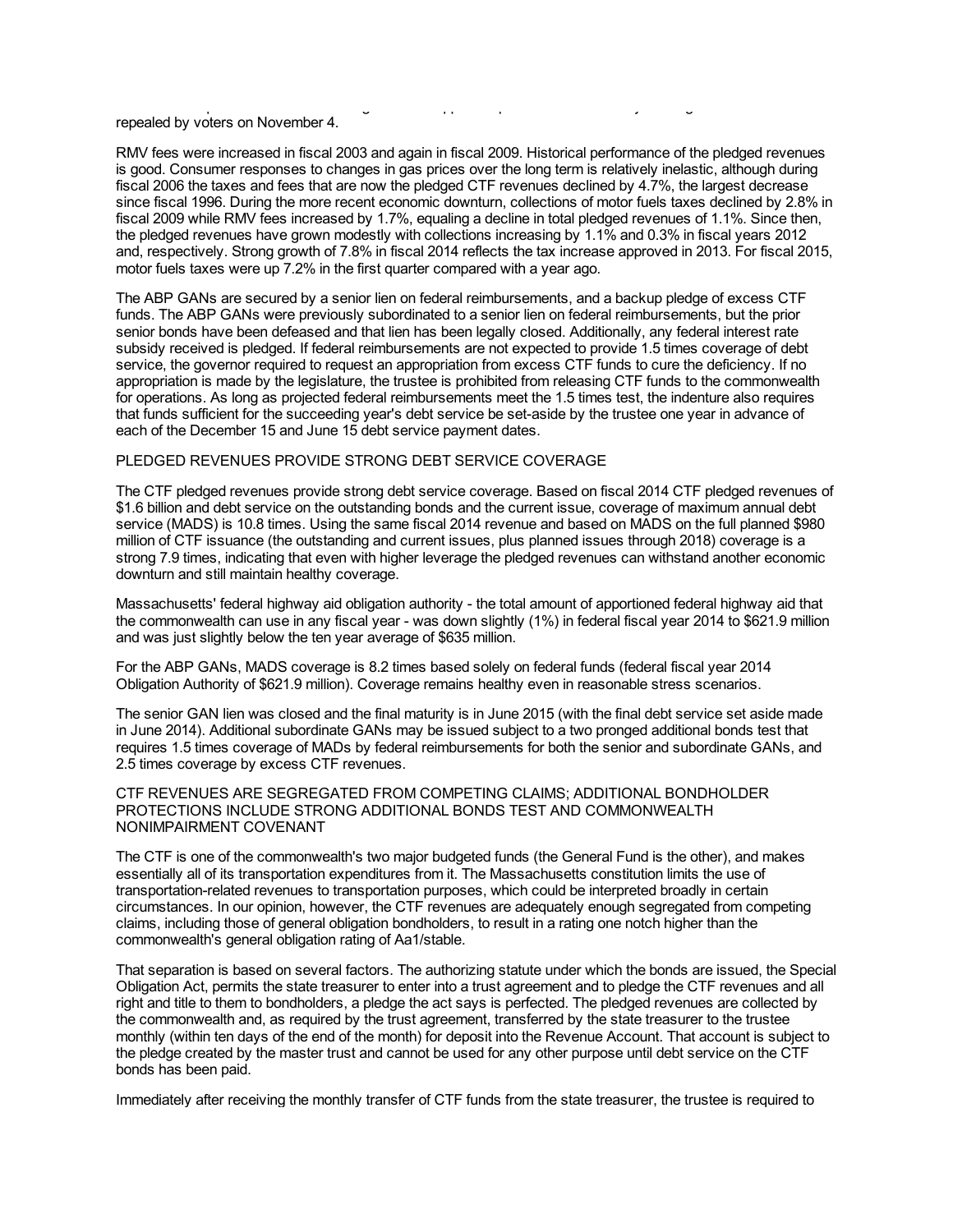make a deposit into the Debt Service Fund equal to one-fifth interest and one-tenth principal. Like general obligation bonds in Massachusetts, the use of CTF funds for debt service requires annual legislative appropriation, and as long as one is made, the trust agreement permits excess CTF revenues to be released to the commonwealth for operating uses by its department of transportation (MassDOT). If no debt service appropriation is made, the trustee is prohibited from releasing any CTF revenues, precluding their use for any other purpose and giving Massachusetts strong incentive to authorize use of the funds.

The master trust agreement also includes other strong bondholder protections. The additional bonds test (ABT) requires the pledged revenues to equal 4 times maximum annual debt service on outstanding bonds and the planned issuance in any 12 of the prior 18 months prior to issuance. A strong nonimpairment covenant allows the commonwealth to reduce the pledged revenue tax rates or base but only if that action would continue to result in at least 4 times coverage of maximum annual debt service. Inclusion of the BAB subsidies received as part of the 2010 issue in the pledged revenues somewhat dilutes those protections but not materially; they are still strong relative to similar credits and the ability to issue new bonds under the BAB program has expired.

## **OUTLOOK**

The outlook for the Commonwealth of Massachusetts' Commonwealth Transportation Fund bonds and Federal Highway Grant Anticipation Notes is stable. For the CTF bonds, the outlook reflects the strong legal structure of the bonds and strong debt service coverage. For the ABP GANs, the outlook reflects expected levels of federal reimbursements and the backup pledge of CTF funds.

#### WHAT COULD MAKE THE RATING GO UP

-- For the ABP GANs, changes in legal structure that could include stronger limitations on CTF leverage at the senior and subordinate level

#### WHAT COULD MAKE THE RATING GO DOWN

-- For the CTF bonds, additional leverage or decline in the pledged revenues that materially weakens debt service coverage

-- For the CTF bonds, nonappropriation of funds for debt service

-- For the ABP GANs, a significant decline in federal reimbursements or obligation authority, or overall changes in the federal highway aid program that materially impact the funds that flow to Massachusetts

-- For the ABP GANs, large leverage of the CTF or material weakening in the CTF revenues that reduce backup coverage

## RATING METHODOLOGY

The principal methodology used in this rating was US Public Finance Special Tax Methodology published in January 2014. Please see the Credit Policy page on www.moodys.com for a copy of this methodology.

## REGULATORY DISCLOSURES

For ratings issued on a program, series or category/class of debt, this announcement provides certain regulatory disclosures in relation to each rating of a subsequently issued bond or note of the same series or category/class of debt or pursuant to a program for which the ratings are derived exclusively from existing ratings in accordance with Moody's rating practices. For ratings issued on a support provider, this announcement provides certain regulatory disclosures in relation to the rating action on the support provider and in relation to each particular rating action for securities that derive their credit ratings from the support provider's credit rating. For provisional ratings, this announcement provides certain regulatory disclosures in relation to the provisional rating assigned, and in relation to a definitive rating that may be assigned subsequent to the final issuance of the debt, in each case where the transaction structure and terms have not changed prior to the assignment of the definitive rating in a manner that would have affected the rating. For further information please see the ratings tab on the issuer/entity page for the respective issuer on www.moodys.com.

Regulatory disclosures contained in this press release apply to the credit rating and, if applicable, the related rating outlook or rating review.

Please see www.moodys.com for any updates on changes to the lead rating analyst and to the Moody's legal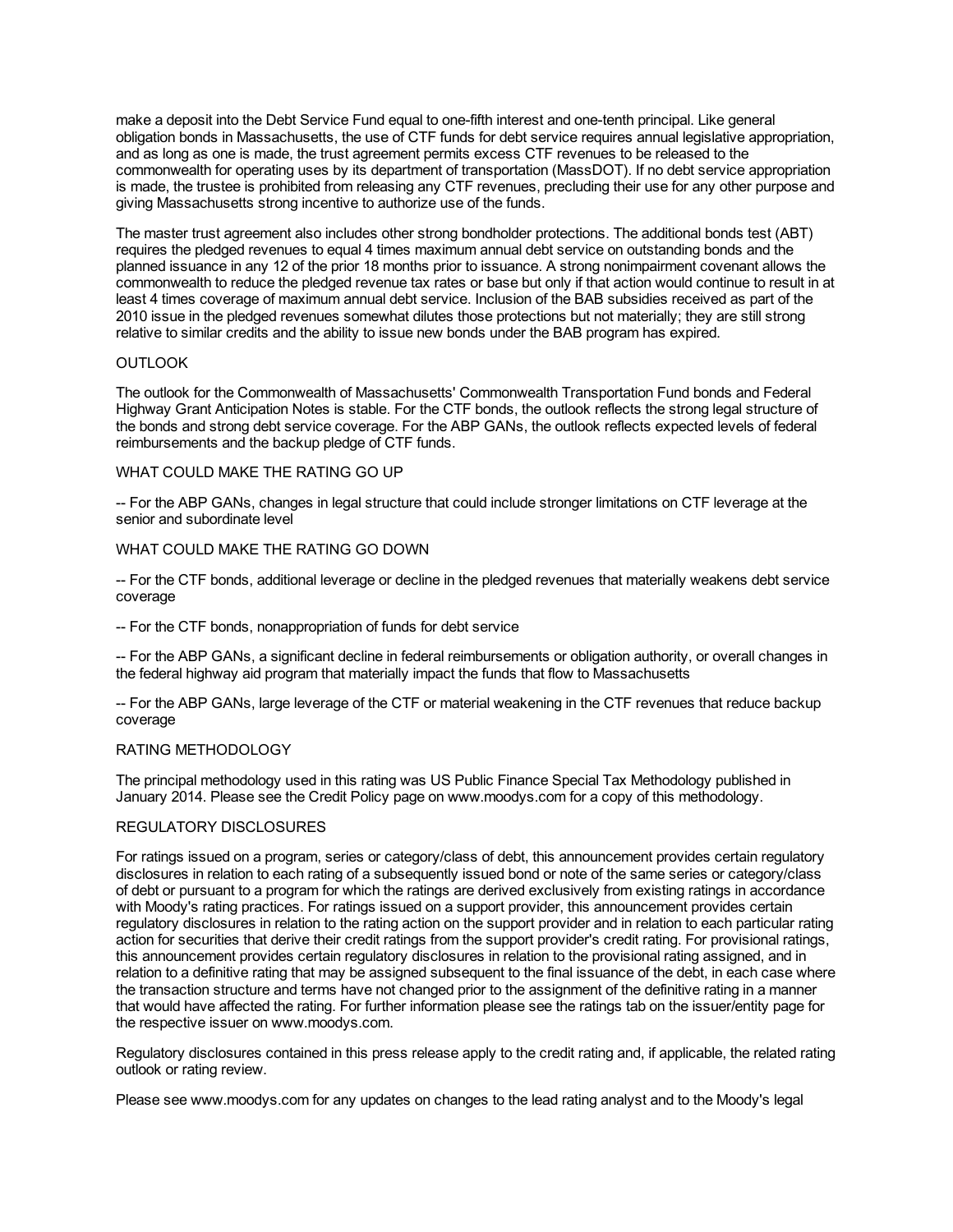entity that has issued the rating.

Please see the ratings tab on the issuer/entity page on www.moodys.com for additional regulatory disclosures for each credit rating.

#### **Analysts**

Lisa Heller Lead Analyst Public Finance Group Moody's Investors Service

Nicholas Samuels Backup Analyst Public Finance Group Moody's Investors Service

#### **Contacts**

Journalists: (212) 553-0376 Research Clients: (212) 553-1653

Moody's Investors Service, Inc. 250 Greenwich Street New York, NY 10007 USA



© 2014 Moody's Corporation, Moody's Investors Service, Inc., Moody's Analytics, Inc. and/or their licensors and affiliates (collectively, "MOODY'S"). All rights reserved.

**CREDIT RATINGS ISSUED BY MOODY'S INVESTORS SERVICE, INC. ("MIS") AND ITS AFFILIATES ARE MOODY'S CURRENT OPINIONS OF THE RELATIVE FUTURE CREDIT RISK OF ENTITIES, CREDIT COMMITMENTS, OR DEBT OR DEBT-LIKE SECURITIES, AND CREDIT RATINGS AND RESEARCH PUBLICATIONS PUBLISHED BY MOODY'S ("MOODY'S PUBLICATION") MAY INCLUDE MOODY'S CURRENT OPINIONS OF THE RELATIVE FUTURE CREDIT RISK OF ENTITIES, CREDIT COMMITMENTS, OR DEBT OR DEBT-LIKE SECURITIES. MOODY'S DEFINES CREDIT RISK AS THE RISK THAT AN ENTITY MAY NOT MEET ITS CONTRACTUAL, FINANCIAL OBLIGATIONS AS THEY COME DUE AND ANY ESTIMATED FINANCIAL LOSS IN THE EVENT OF DEFAULT. CREDIT RATINGS DO NOT ADDRESS ANY OTHER RISK, INCLUDING BUT NOT LIMITED TO: LIQUIDITY RISK, MARKET VALUE RISK, OR PRICE VOLATILITY. CREDIT RATINGS AND MOODY'S OPINIONS INCLUDED IN MOODY'S PUBLICATIONS ARE NOT STATEMENTS OF CURRENT OR HISTORICAL FACT. MOODY'S PUBLICATIONS MAY ALSO INCLUDE QUANTITATIVE MODEL-BASED ESTIMATES OF CREDIT RISK AND RELATED OPINIONS OR COMMENTARY PUBLISHED BY MOODY'S ANALYTICS, INC. CREDIT RATINGS AND MOODY'S PUBLICATIONS DO NOT CONSTITUTE OR PROVIDE INVESTMENT OR FINANCIAL ADVICE, AND CREDIT RATINGS AND MOODY'S PUBLICATIONS ARE NOT AND DO NOT PROVIDE RECOMMENDATIONS TO PURCHASE, SELL, OR HOLD PARTICULAR SECURITIES. NEITHER CREDIT RATINGS NOR MOODY'S PUBLICATIONS COMMENT ON THE SUITABILITY OF AN INVESTMENT FOR ANY PARTICULAR INVESTOR. MOODY'S ISSUES ITS CREDIT RATINGS AND PUBLISHES MOODY'S PUBLICATIONS WITH THE EXPECTATION AND UNDERSTANDING THAT EACH INVESTOR WILL, WITH DUE CARE, MAKE ITS OWN STUDY AND EVALUATION OF EACH SECURITY THAT IS UNDER CONSIDERATION FOR PURCHASE, HOLDING, OR SALE.**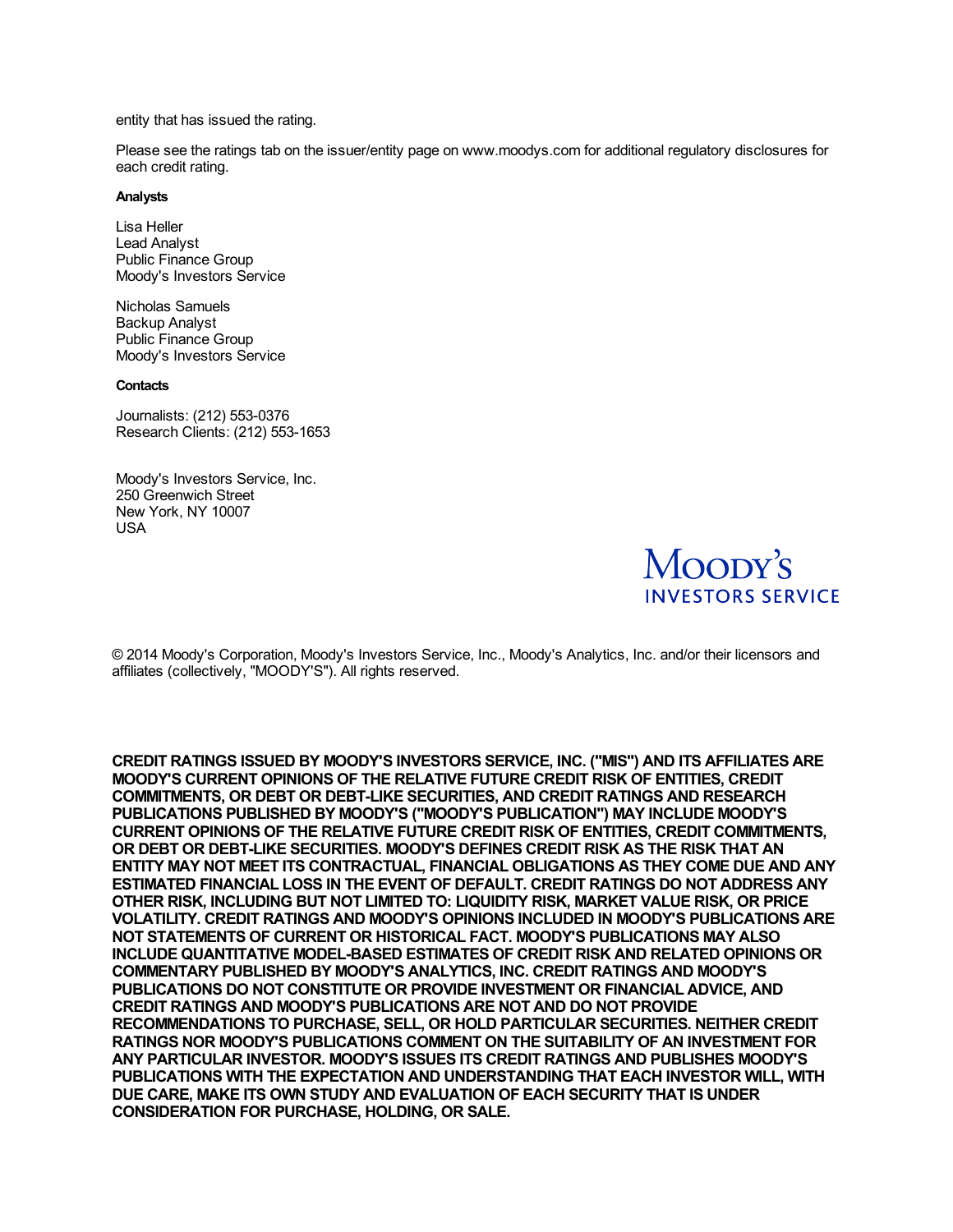MOODY'S CREDIT RATINGS AND MOODY'S PUBLICATIONS ARE NOT INTENDED FOR USE BY RETAIL INVESTORS AND IT WOULD BE RECKLESS FOR RETAIL INVESTORS TO CONSIDER MOODY'S CREDIT RATINGS OR MOODY'S PUBLICATIONS IN MAKING ANY INVESTMENT DECISION. IF IN DOUBT YOU SHOULD CONTACT YOUR FINANCIAL OR OTHER PROFESSIONAL ADVISER.

ALL INFORMATION CONTAINED HEREIN IS PROTECTED BY LAW, INCLUDING BUT NOT LIMITED TO, COPYRIGHT LAW, AND NONE OF SUCH INFORMATION MAY BE COPIED OR OTHERWISE REPRODUCED, REPACKAGED, FURTHER TRANSMITTED, TRANSFERRED, DISSEMINATED, REDISTRIBUTED OR RESOLD, OR STORED FOR SUBSEQUENT USE FOR ANY SUCH PURPOSE, IN WHOLE OR IN PART, IN ANY FORM OR MANNER OR BY ANY MEANS WHATSOEVER, BY ANY PERSON WITHOUT MOODY'S PRIOR WRITTEN CONSENT.

All information contained herein is obtained by MOODY'S from sources believed by it to be accurate and reliable. Because of the possibility of human or mechanical error as well as other factors, however, all information contained herein is provided "AS IS" without warranty of any kind. MOODY'S adopts all necessary measures so that the information it uses in assigning a credit rating is of sufficient quality and from sources MOODY'S considers to be reliable including, when appropriate, independent third-party sources. However, MOODY'S is not an auditor and cannot in every instance independently verify or validate information received in the rating process or in preparing the Moody's Publications.

To the extent permitted by law, MOODY'S and its directors, officers, employees, agents, representatives, licensors and suppliers disclaim liability to any person or entity for any indirect, special, consequential, or incidental losses or damages whatsoever arising from or in connection with the information contained herein or the use of or inability to use any such information, even if MOODY'S or any of its directors, officers, employees, agents, representatives, licensors or suppliers is advised in advance of the possibility of such losses or damages, including but not limited to: (a) any loss of present or prospective profits or (b) any loss or damage arising where the relevant financial instrument is not the subject of a particular credit rating assigned by MOODY'S.

To the extent permitted by law, MOODY'S and its directors, officers, employees, agents, representatives, licensors and suppliers disclaim liability for any direct or compensatory losses or damages caused to any person or entity, including but not limited to by any negligence (but excluding fraud, willful misconduct or any other type of liability that, for the avoidance of doubt, by law cannot be excluded) on the part of, or any contingency within or beyond the control of, MOODY'S or any of its directors, officers, employees, agents, representatives, licensors or suppliers, arising from or in connection with the information contained herein or the use of or inability to use any such information.

NO WARRANTY, EXPRESS OR IMPLIED, AS TO THE ACCURACY, TIMELINESS, COMPLETENESS, MERCHANTABILITY OR FITNESS FOR ANY PARTICULAR PURPOSE OF ANY SUCH RATING OR OTHER OPINION OR INFORMATION IS GIVEN OR MADE BY MOODY'S IN ANY FORM OR MANNER